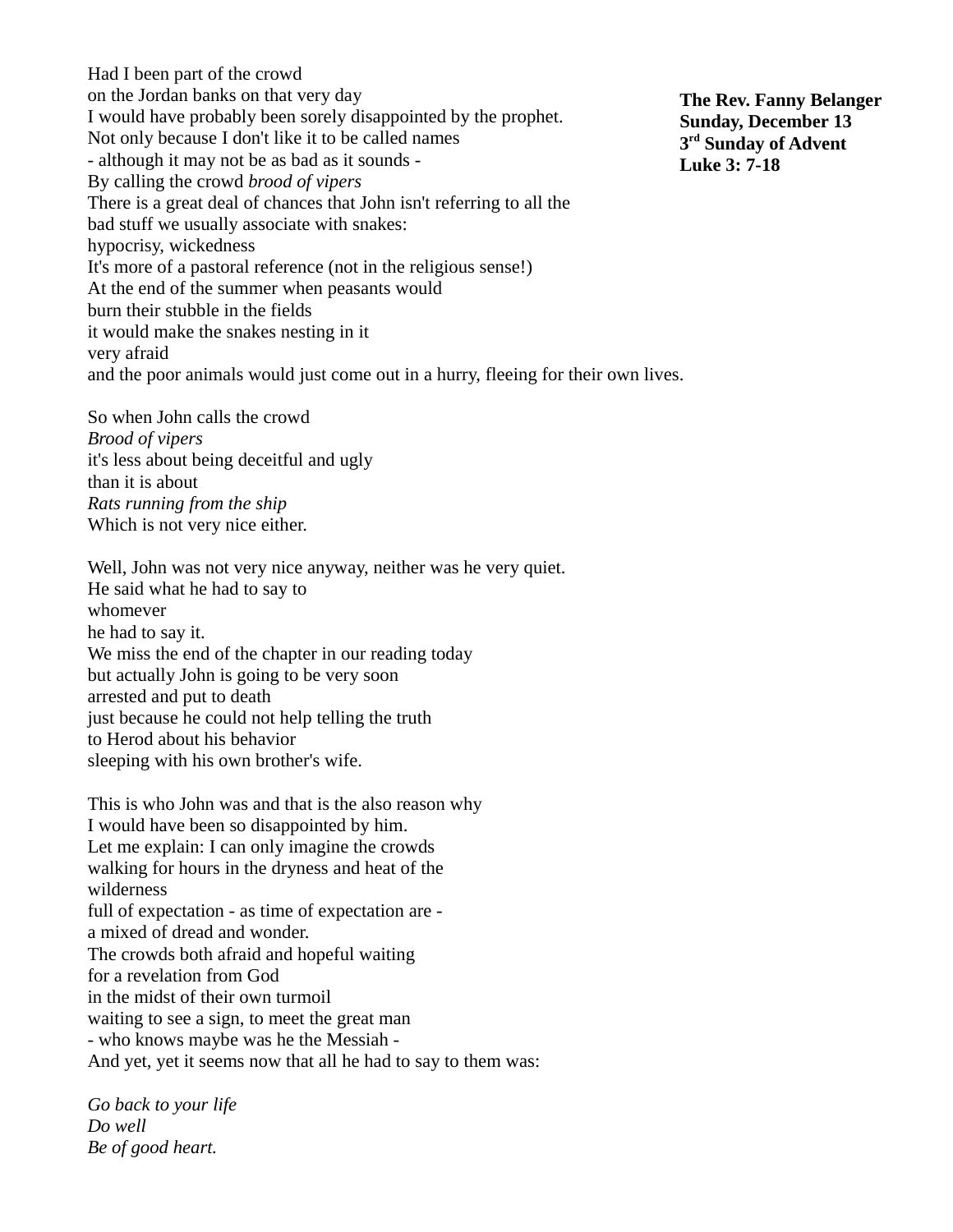When I was in high school and got all worked up by a huge problem like a math exam, a fight with my sister, or a heartbreak I sometimes felt so desperate for a bit of advice. And I remember my mother would tell me something like: *Do what you can Do your best* It drove me crazy. Of course, what I was gonna do except doing what I could? And what was my best anyway? I was sorely disappointed with adult wisdom. Really was I thinking, *is it all they have to offer to get us through life?*

Well, this is the same kind of feeling I guess I would have had on the banks of the Jordan on that very day. Because John the Baptist - I always have had in mind this image of a man on fire with God's love Living this wild life of a wandering preacher half naked and almost dying of hunger when he could have thrived in the Temple wearing fine garments and eating up the meat of the sacrifices living happy ever afters as the priest he was called to be by the blood of his tribe But John the Baptist decided to live this crazy life of prayer and privation and so you would expect him to be a fountain of wisdom right? And yet when you expose your problem, he would say to you: *Well, what are you gonna do? Go back to your life Share with others, be nice, don't bully and do your best.*

Sounds a little like high-school advices, right?

And yet. Yet if you think about it, who were these people coming to him? *A brood of vipers* Certainly not the fine and the educated the white bread society They were poor fools like him sinners, tax collectors, soldiers – don't get it wrong not of the military but mercenaries - And so I guess John talks to them as you would talk to children. When you are fifteen or seventeen and you have so little knowledge and light about what life is all about what are you going to do except: *do what you can and do your best* as my mother used to say. And when I think about it I realize it was probably her way to say: *It's going to be okay*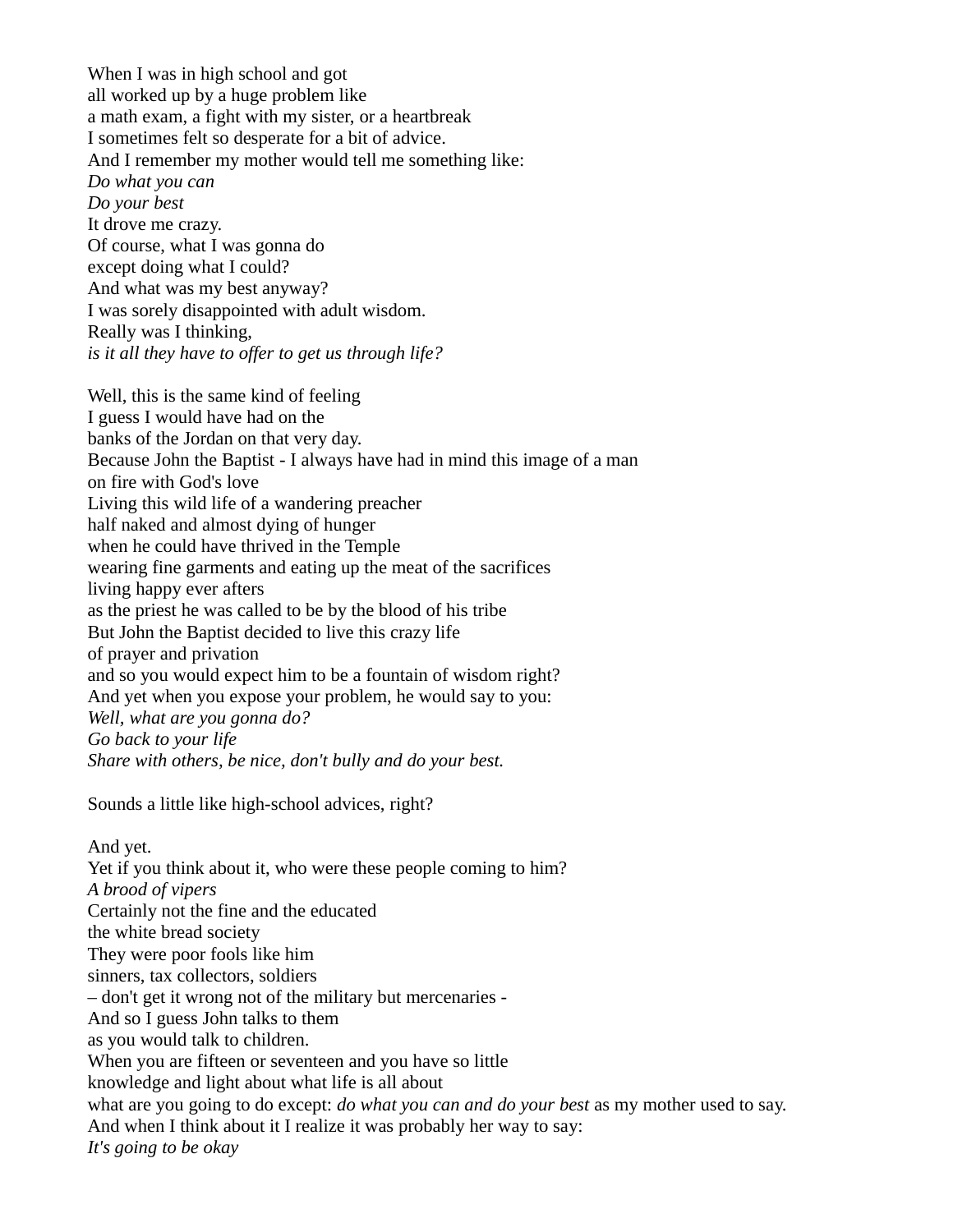And if you think about it it makes a difference when you do not know what to do To remain faithful and true. When you're a child to show up for exams and to show up for your friends keep yourself out of troubles and try to be the best person you can be You have such a small place in the universe you're not going to change the world but maybe you're building up a worthy person that will eventually make a difference, someday.

Well, in Advent we are in this time of waiting and waking building up and growing up Not knowing yet what we will be called to be or to do. - The Messiah has not shown up yet. It's true when you're a child but it's also true at many times of our lives, sometimes we just don't know what we are supposed to do and so it's a frustrating and yet it is a good wisdom to *Keep doing what you do and do it right Do it with all your heart Bear good fruits and be faithful.*

It's a time of purification – a baptism of water Our life may fill empty we feel ready to act and ready to jump in and it's just very lonely It can be a time of unemployment, of raising a child, a disease - Growing old is a huge time of purification - Empty times seem pointless And yet it matters, it matters a lot if we do it well as John puts it today.

But we have to remember that it does not matter because it would be the thing in itself it matters because it helps us get ready for something else, or for somebody. The baptism of water has no sense without a baptism of fire. If you read the Gospel, at some point Matthew the tax collector will leave his office Paul the persecutor will fall down on his knees. *Do what you can Do what you think is best* is not a life program. It is just what we need to do to be ready. Who knows what God can do with a single person who lives his life with integrity?